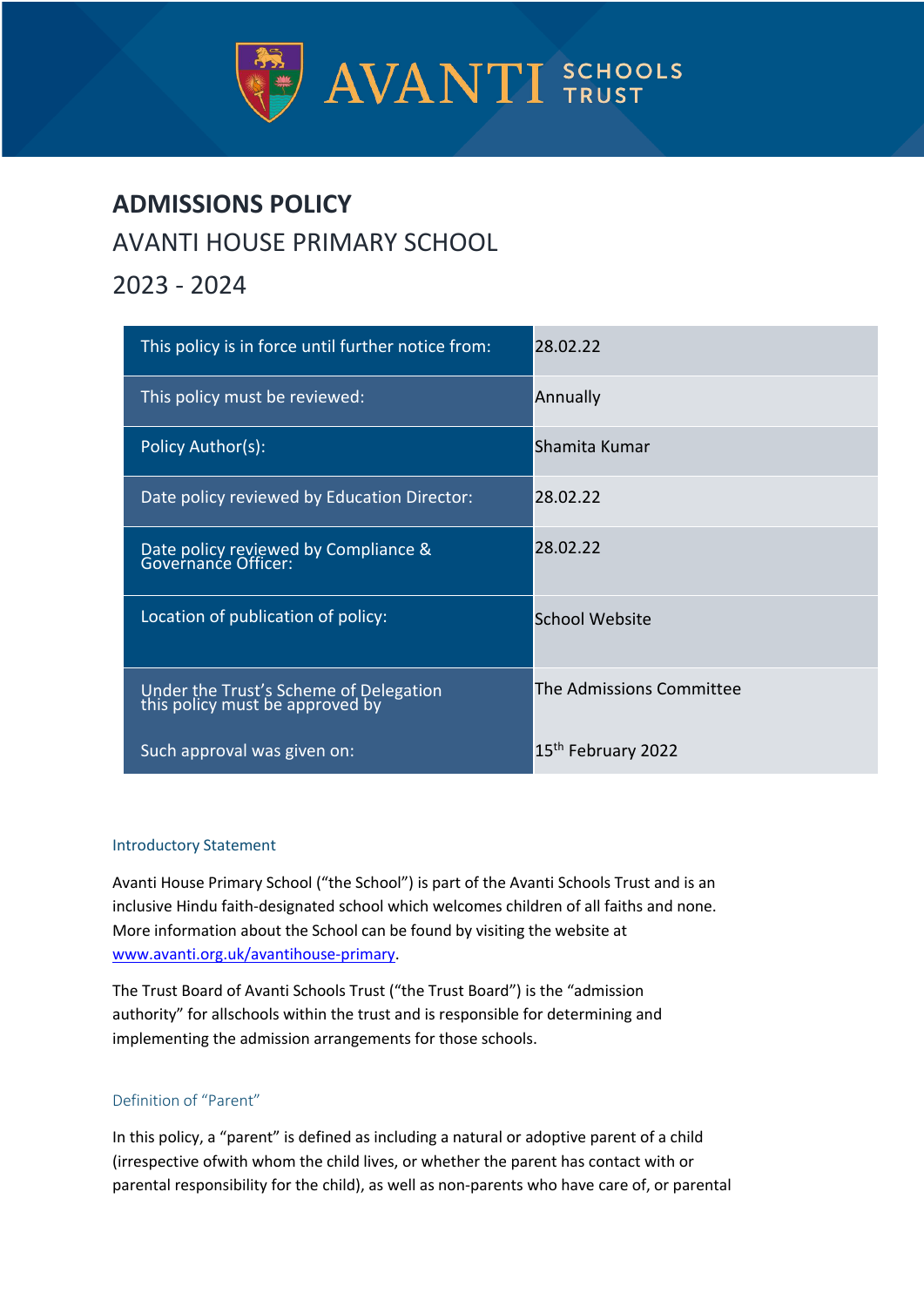# responsibility for, the child.

# Published Admission Number ("PAN")

The published admission number ("PAN") for entry to Reception Year is 60.

Where fewer applicants than the published admission number for the relevant year group arereceived, offers will be made to all those who have applied.

#### Children with an Education, Health and Care Plan

Children with an education health and care plan ("EHCP") which names Avanti House Primary School will be admitted to the School under separate statutory procedures, rather than under this policy. Where they will be admitted in the normal admission round (i.e. in the September followingtheir fourth birthday), the number of places available within the PAN stated above will be reduced, otherwise they will be admitted over the PAN where necessary.

# Oversubscription Criteria

Where the School is oversubscribed, the available places will be allocated to children in the followingorder of priority:

- 1. Children Looked After<sup>1</sup>, previously looked after children and children who appear (to the admission authority) to have been in state care outside of England and ceased to be in state care as a result of being adopted.
- 2. Children with a sibling<sup>2</sup> attending Avanti House Primary School or Avanti House Secondary School at the time of application. Details of sibling to be included in the Common ApplicationForm submitted to the Local Authority.
- 3. Children of a member of the School's staff in either or both of the following circumstances:
	- a. Has been employed at the School for two or more years at the time of application;and/or

 $1$  A "looked after child" means any child who is in the care of a local authority or is being accommodated by a local authority in the exercise of their social services functions as defined in section 22(1) of the Children Act 1989. A child who was "a previously looked after child" means a child who was looked after but ceased to be so because they were adopted, became subject to a child arrangements order (defined by Section 8 of the Children Act 1989 as amended), or became subject to a special quardianship order (defined by section 14A of the Children Act 1989). A child who appears to have been in state care outside of England means a child who was in the care of or was accommodated by a public authority, religious organisation, or other care provider whose sole or main purpose is to benefit society. Relevant evidence may be required to be submitted (as per section 2.5 of *the 2021 Admissions Code).*

<sup>2</sup> *A "sibling" is defined in this policy as a full or half brother or sister, an adopted brother or sister, a step-brother or sister or a foster brother or sister. For the avoidance of doubt, the children of extended family members (forexample, cousins) or friends will not be a sibling for the purpose of this policy.*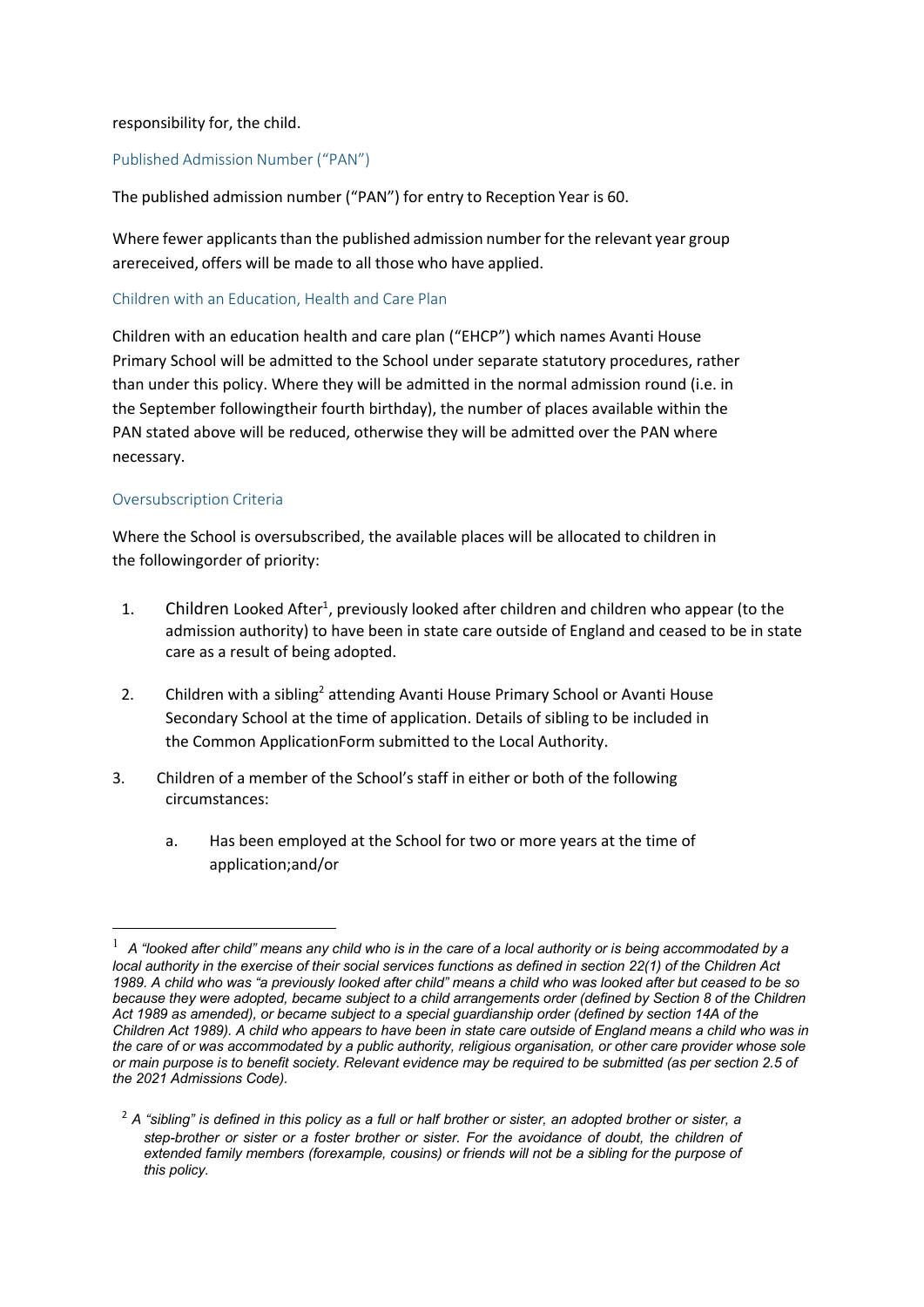b. Was recruited to fill a vacant post for which there was a demonstrable skill shortage.

For the avoidance of doubt, "a" and "b" above do not denote an order of priority – all childrenfalling within this category will be treated equally.

- 4. Up to 15 places to Hindu children with a practising Hindu parent who worships at the ISKCONBhaktivedanta Manor temple (located at Hilfield Lane, Aldenham, Watford WD25 8EZ) in the following order of priority:
	- 4.1 Hindu children with a practising Hindu parent who has taken initiation (diksha)<sup>3</sup> and attends Sanga.<sup>4</sup>
	- 4.2 Hindu children with a practising Hindu parent who attends Sanga.

To be included in this category, a completed supplementary information form ("SIF") certified by a representative of the ISKCON temple in Watford must be submitted to the School by the closing datefor applications, in addition to the Common Application Form submitted to the Local Authority.

Children for whom a certified SIF is not received by the closing date for applications, and children falling into this category who do not achieve a place, will be included in the next category that applies.

- 5. Up to 15 Hindu children with a practising Hindu parent. To be included in this category, a completed SIF certified by a representative of the parent's temple must be submitted to the School by the closing date for applications, in addition to the CAF submitted to the Local Authority. Children for whom a SIF is not received by the closing date for applications, and children falling into this category who do not achieve a place, will be included in the category below.
- 6. All other children. Children who do not fall into any of the categories above will be allocated places under this category by reference to the child's home address (as defined in this policy)to the school.

# Order of Allocation

School places will be allocated on the basis of our determined admissions arrangements. The order inwhich places will be allocated within the categories above will be by reference to the distance the child livesfrom the School, with those living closest to the School receiving highest priority. Distance will be measured from the

<sup>3</sup> *"Initiation" is acceptance of the shelter of a bona fide ISKCON guru and commitment to follow the principles laid down by the authorities within ISKCON.*

<sup>4</sup> *Sanga" is a registered congregational programme which involves regular congregational spiritual development meetings (usually held at least once every month) led by an experienced practising devotee recognised by the temple.*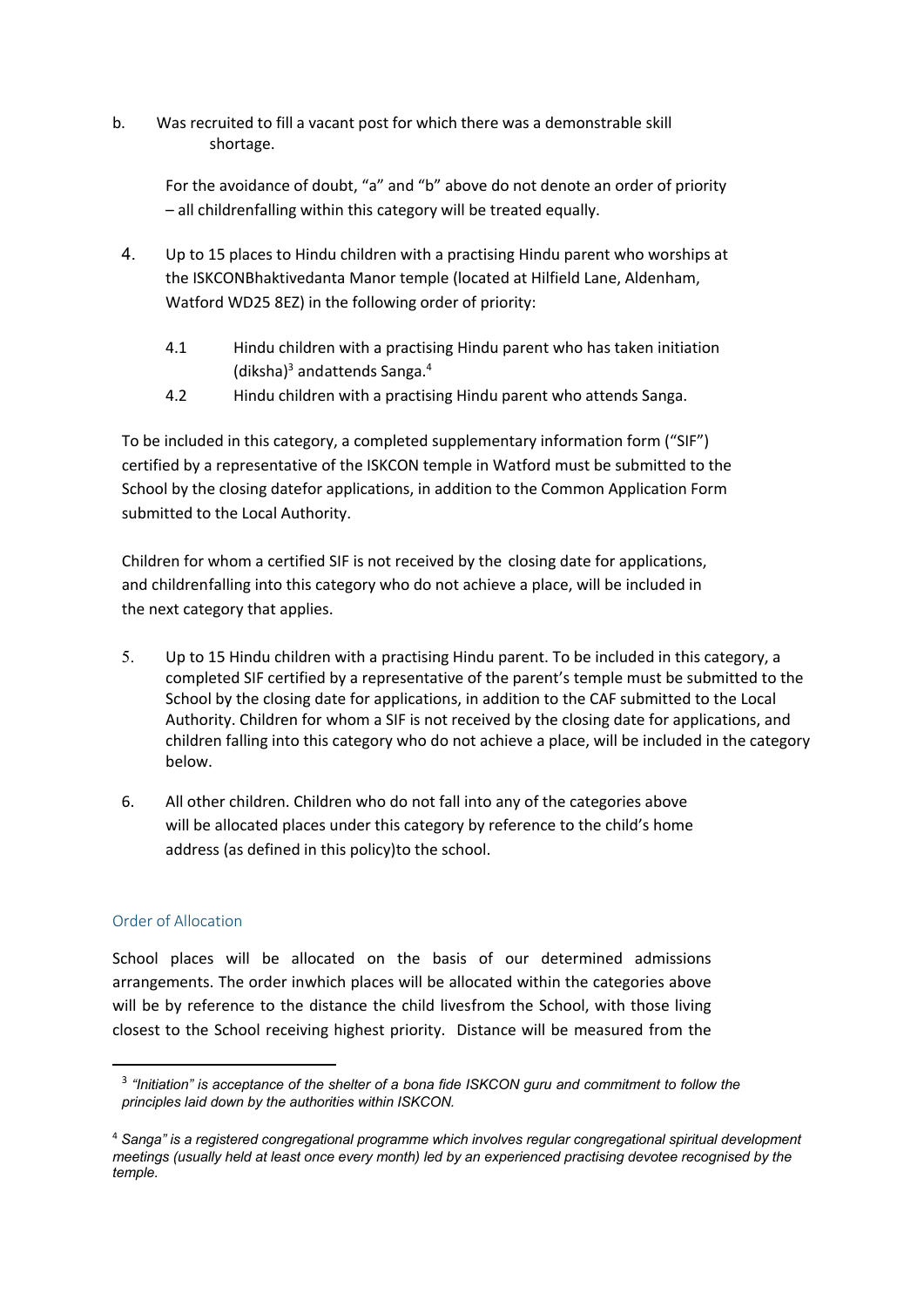centre point of the child's home address to the centre point of the School's site in a straight line using the Local Authority's specialist software and in accordance to the Child's Home Addressparagraph section in the policy.

In the case of buildings containing a number of dwellings (I.e. a apartment block), the distance will be measured from the main entrance of the building regardless of the building the child's homeaddress is actually located, with the tie breaker being applied as necessary.

# Tie Breaker

Where two or more children live an equal distance from the School within categories 1 to 4, randomallocation supervised by someone independent of the School will be used as a tie-breaker to determine the order in which places are allocated.

Random allocation will not be applied to multiple birth siblings (twins and triplets etc) from the samefamily tied for the final place. The school will admit them both or all (as the case may be) and exceed the PAN.

# Child's Home Address

For the purpose of this policy, the child's home address will be the residential address at which thechild lives and sleeps for more than 50% of their time from Monday to Friday during term time. It will alternatively be the address at which Child Benefit is claimed or, if ineligible, the address at which the child is registered with their GP and dentist. Business addresses will not be accepted.

The child must be living at the address at the time of application and is anticipated to be living thereat the time of admission.

Where an issue arises, the Trust Board reserves the right to seek supporting evidence that the residential address stated in the application for admission meets this definition before the child isadmitted.

# Children of UK Service Personnel and Crown Servants

The children of UK service personnel (UK armed forces) with a confirmed posting, or crown servants returning from overseas, the admission authority will: a) allocate a place in advance of the family arriving in the area (as long as one is available), provided the application is accompanied by an official letter that declares a relocation date. The admission authority will not refuse to process an application and will not refuse a place solely because the family do not yet have an intended address, or do not yet live in the area. b) use the address at which the child will live when applying their oversubscription criteria, as long as the parents provide some evidence of their intended address. The admission authority will use a Unit or quartering address as the child's home address when considering the application against their oversubscription criteria, where a parent requests this. This is an exception to the rule that the child must be living at the address at the time of application.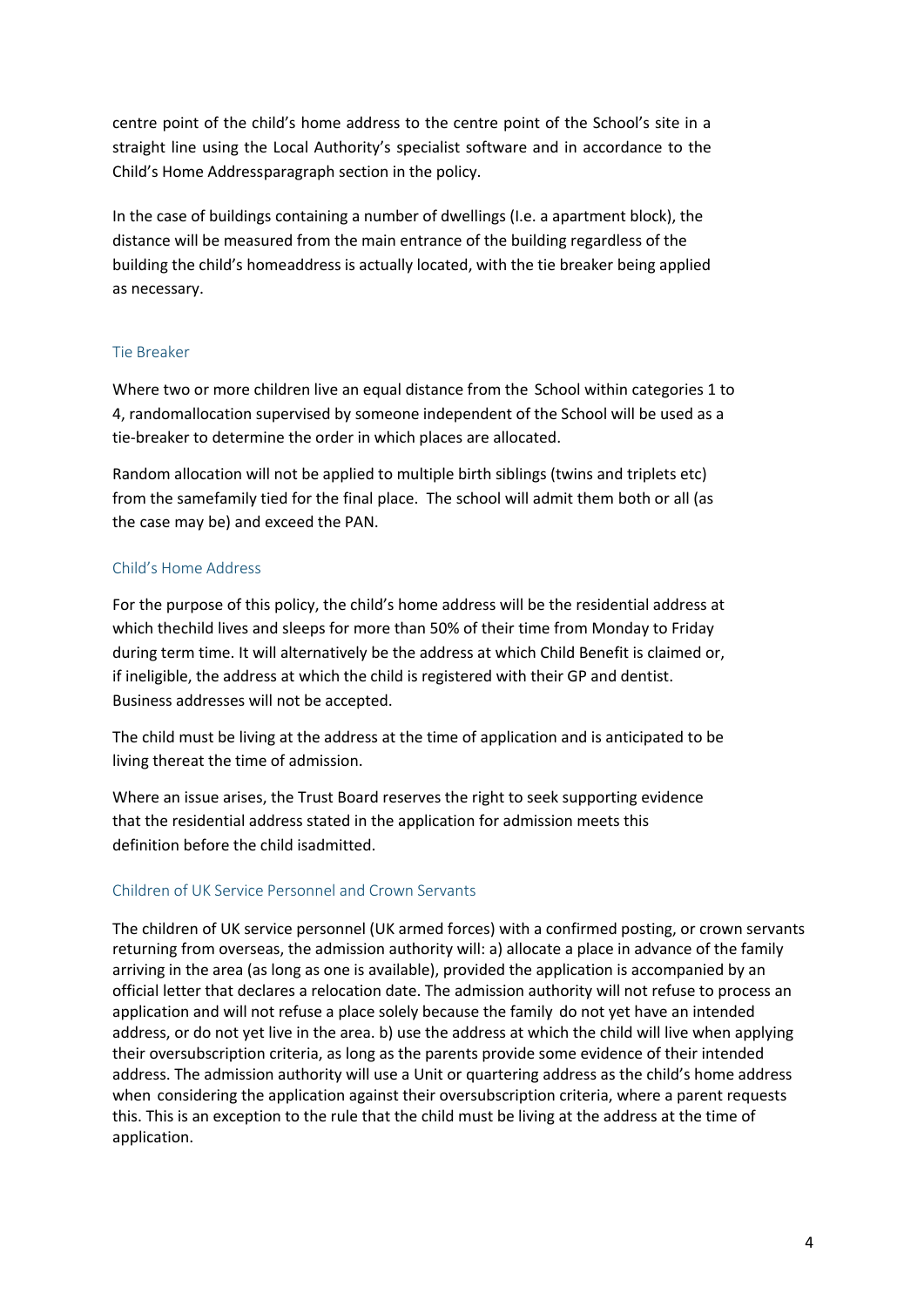# Statutory Maximum Infant Class Size

The statutory maximum number of pupils in a class in Reception Year to Year 2 is 30, however regulations set out categories of children who will be regarded as "excepted pupils" not counting towards the class size and can therefore be admitted.

Twins and siblings of a higher multiple birth will be "excepted pupils" where one or more of them achieves a place under the oversubscription criteria set out above, but their twin or sibling(s) of a higher multiple birth does not. In these cases, the twin or sibling(s) of a higher multiple birth will beadmitted over the PAN.

# Deferred Entry to Reception Year

Children are entitled to a full-time place in Reception Year in the September following their fourth birthday. Children do not, however, reach compulsory school age until one of three prescribed daysfollowing their fifth birthday (or on their fifth birthday, if it falls on a prescribed day). These prescribed days are 31 December, 31 March and 31 August.

Parents who achieve a place for their child in Reception Year have a right to decide that they will defer the date that their child will start school until their child reaches compulsory school age, without losing the achieved place. Parents who defer the date that their child will start school mustagree the decision in writing with the school.

In respect of parents of "summer born children" (i.e. children born on or between 1 April and 31 August) their children are considered to reach compulsory school age on 31 August following theirfifth birthday if it falls on 31 August); these parents cannot defer the date that their child will startschool beyond the first day of the final term of the school year without losing the place that has been achieved, which will then be allocated to another child.

Parents of "summer born children" do, however, have the right to release the achieved place and delay their child's start date for one whole academic year, when they will either seek admission to

Year 1 (which is subject to availability of a place) or make a request for admission outside normal agegroup to Reception Year (which is at the discretion of the Trust Board).

# Part-Time Attendance in Reception Year

Parents have a right to decide that their child will attend school part-time until they reach compulsory school age on one of the three prescribed dates set out above. In the case of "summer born children", this right can be exercised during the final term of the school year. The right can alsobe exercised at the same time as deferred entry.

For example, a child born on 15 February will not reach compulsory school age until 31 March but is entitled to a full-time place in Reception Year from the preceding September. The child's parents can decide that their child will not start school until 1 January and will attend part-time until 1 April, when they will attend full-time. Parents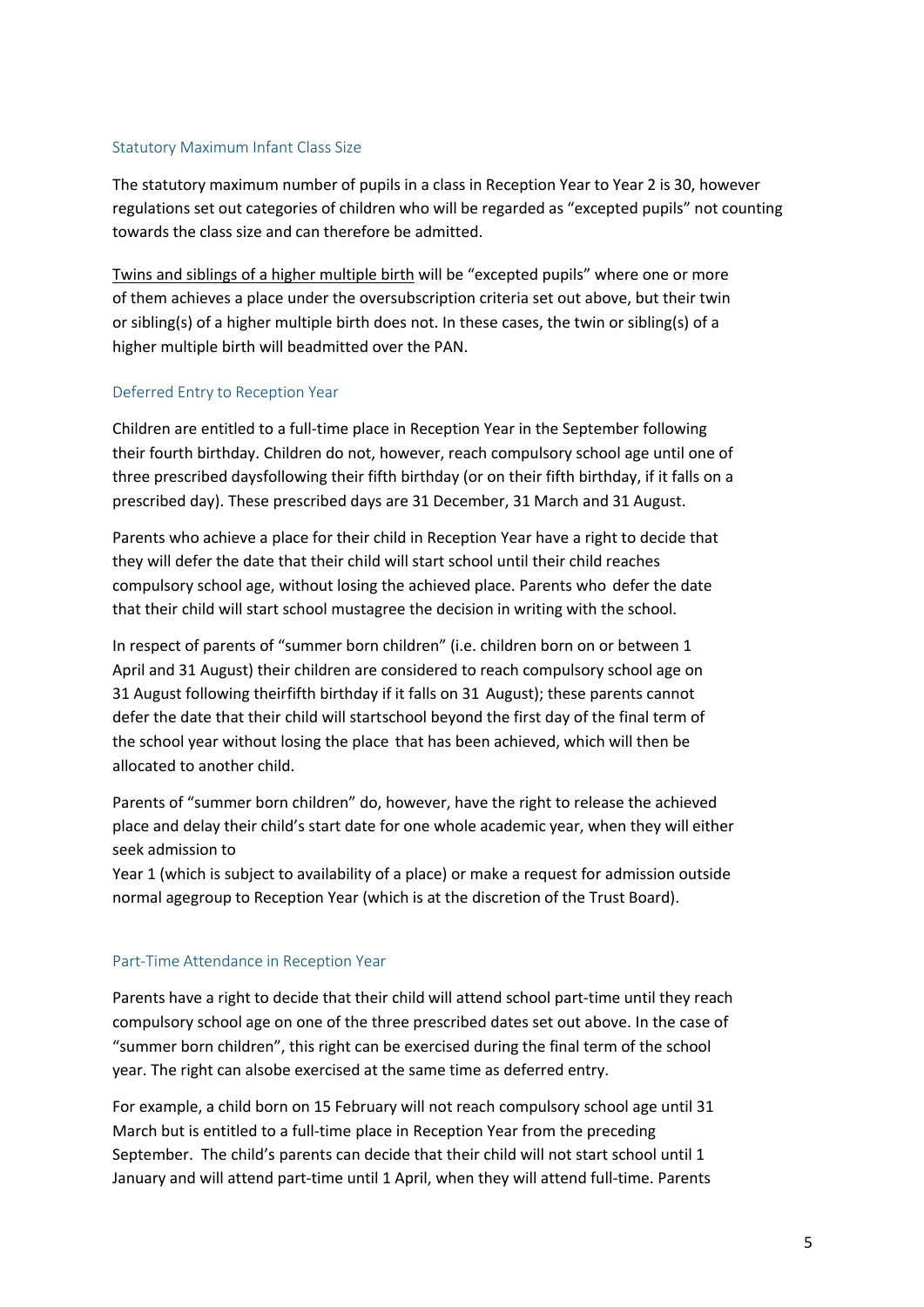who exercise their right to send their children to school on a part time basis until the child reaches compulsory school age as prescribed in the dates set out in theabove clauses of the Admissions Policy must agree this in writing with the school.

#### Admission of Children Outside their Normal Age Group

Parents have a right to ask for their child to be admitted to a school to a year group other than theirchild's year group, either above or below. It is, however, for the Trust Board to determine whether to agree or refuse the application.

In particular, parents of "summer born children" (i.e. those born on or between 1 April and 31 August) who want to delay their child starting school for one school year can ask for their child to beadmitted to Reception Year rather than Year 1 at that time, one year below their normal age group.

The procedure for asking for admission of a child to a year group other than the child's normal year group is by letter to the school giving details of all relevant circumstances and attaching any relevantsupporting evidence. The Trust Board will consider the request and make a decision on the basis of the circumstances of the case and in the best interests of the child concerned, taking into account the parent's views, the Principal's view, information about the child's academic, social and emotional development, the child's medical history and the view of their medical professionals (where relevant), whether the child has previously been education outside their normal age group,and whether they would have naturally fallen into a lower age group if they had not been born prematurely.

Parents should note that, where the Trust Board offers the child a place at the school but refuses a request for admission to a year other than the child's normal age group, there is no statutory appeal against that decision. However, parents may submit a complaint under the Trust's published Complaints Policy. Where a request is refused, the Trust Board will write to the parents clearly setting out their reasons for doing so.

Where the Trust Board agrees a request in principle, they will write to the parents confirming their agreement. A request for admission outside normal age group is not an application for admission, and parents will need to submit a separate application for admission in the usual way at the appropriate time. Where a request for admission to a different year group has been agreed in principle, the letter from the Trust Board confirming this must be submitted with the application foradmission.

**It is important for parents to note that obtaining the Trust Board's agreement in principle to admission to a different year group does not mean that the child will achieve a place in that year group. The separate application for admission will be considered with all other applications for that year group and the oversubscription criteria applied where necessary. This means that parents who obtain agreement in principle to their child being admitted one year later than usualto Reception Year may not achieve a place and will then be in the position of having to apply to other schools for admission outside normal age group or applying for admission to Year 1 which is**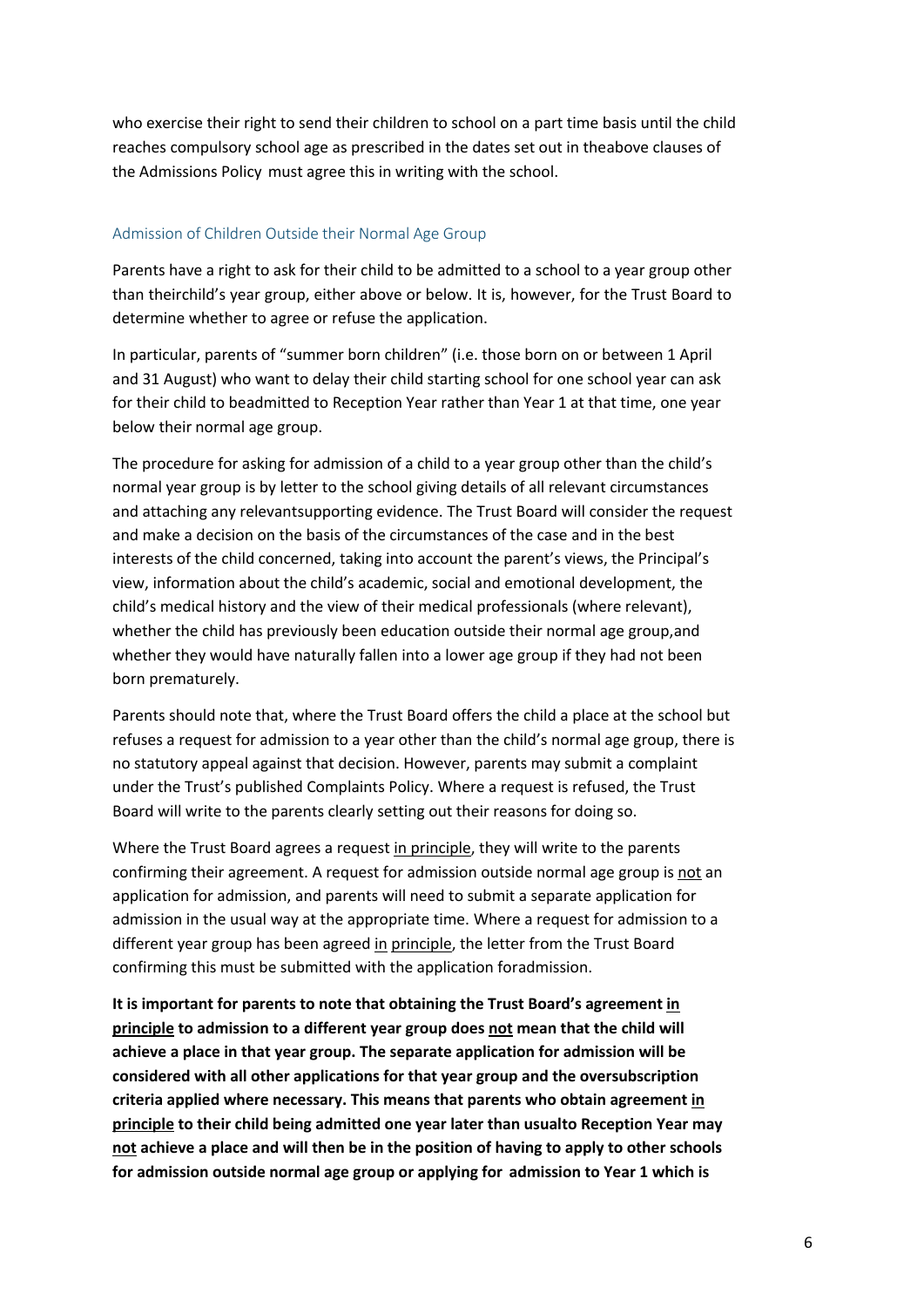# **subject to place availability.**

#### Applications for Admission

Applications for admission must be made to the Local Authority on their Common Application Form,which is accessible on their website.

Applications must be submitted by the closing date, which is **15th January 2023.**

Parents will be notified of the outcome of applications on "national offer day" which is **on or about 16th April 2023.**

Following the offer of a place at the School, parents/carers can be asked to provide their child's proof of identification and main residence. The forms of identification may include the child's birth certificate, doctor's registration confirmation, council tax bill and recent utility bills.

# Supplementary Information Form ("SIF")

For children falling within category 4 (sub criterion 4.1 and 4.2) and 5 above, parents must submit a SIF certified by the practising Hindu parent's temple to the school by the closing date for applications, inaddition to submitting a completed CAF to the parents' home Local Authority. Failure to do so will result in the child being placed into the next category that applies.

The SIF is available for download from the School's website or in hard copy from the School's office.

#### Late Applications

Applications received by the Local Authority after the closing date for applications stated above will be late applications and will not be considered until after applications received on or before the closing date for applications have been considered and places allocated. This means that the chance of achieving a place will be reduced. The names of those children who do not achieve a place will beplaced on the waiting list (see below).

#### In-Year Admissions

Applications for in-year admissions should be made to the Local Authority. If more applications arereceived than there are places available, applications will be ranked by the admissions authority inaccordance with the admissions/over subscription criteria as outlined above. Applicants will be notified of the outcomes by the School.

#### Fair Access Protocol

The School is committed to taking a fair and reasonable proportion of children who are vulnerable and/or hard to place, as identified in the locally agreed Fair Access Protocol. Accordingly, outside the normal admissions round, the Trust Board will admit a child for whom a place is requested underthe Fair Access Protocol agreed for that school year,